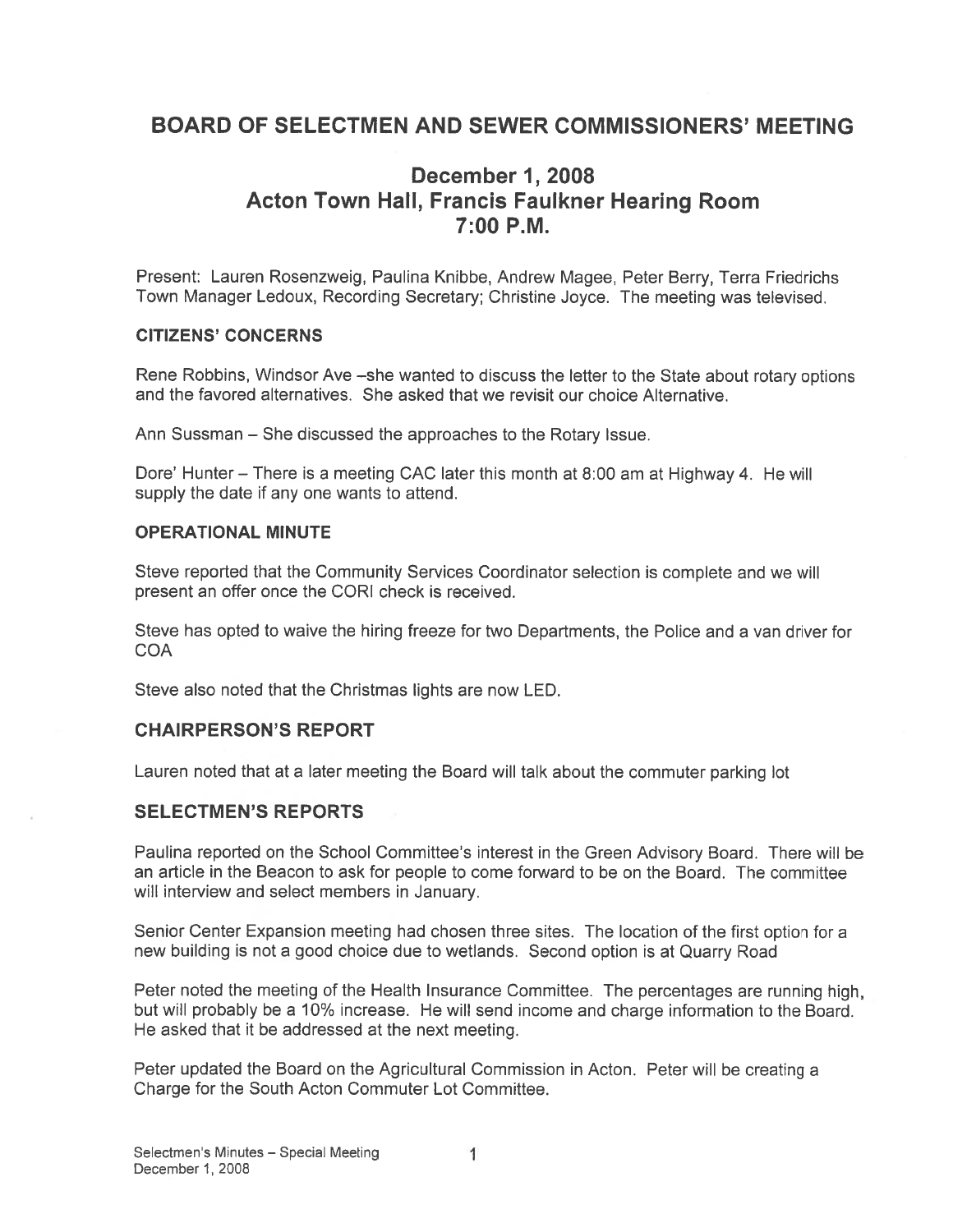Terra reported on the Cable Advisory Committee and that they will be making offers to the consultants.

Terra reported that the Mill on River Street has been torn down. She also wanted to talk about community planning if we have time tonight.

Andy reported on <sup>a</sup> meeting of OAR that was asking for opinions for removal of damns along the rivet (no removals in Acton).

Andy spoke about WRAC and the need for <sup>a</sup> separate sewer committee to address Flint/Tuttle and West Acton.

Lauren spoke about the Cemetery and dogs and noted that the Heath Hen Trail will allow walkers with Dogs to keep off the cemetery land with their dogs.

Lauren reported that Terra's coordinated efforts to produce <sup>a</sup> document out of the Safety Net meeting and she has sent out <sup>a</sup> resource guide to those interested.

Lauren announced that the Acton Boxborough United Way has begun their fund raising drive.

Lauren noted that we are looking for <sup>a</sup> new Supt. of Schools and are asking for input from citizens of Acton.

## PUBLIC HEARINGS & APPOINTMENTS

#### TAX CLASSIFICATION HEARING

David Brown, Chairman of the Board of Assessors described the various votes that the Board could adopt and whether or not there is <sup>a</sup> shift in the Classes.

Andy noted that he did not have any questions but wanted to keep equal tax rate between the two classes.

Paulina asked about the tax levy chart and subtotals.

Peter asked for clarification on the percentage of what is paid by the homeowners and Commercial rate.

Terra asked why we have spen<sup>t</sup> so much time to analyze the shift from residential to business. She wants us to consider analyzing other types of changes that might be more in keeping with incentives for businesses things that we want them to do. She said that the Community Planning effort is finding that residents want certain types of businesses to come to Acton. She wanted the Boards blessing to work with the Assessors for next year.

Charlie Kadlec — asked about cell towers and telephone poles being personal property and the new growth figure of over <sup>a</sup> million. The Board of Assessors doesn't expec<sup>t</sup> this will be occurring again. The Assessor said that this could be reversed by the courts, but we have planned for that event.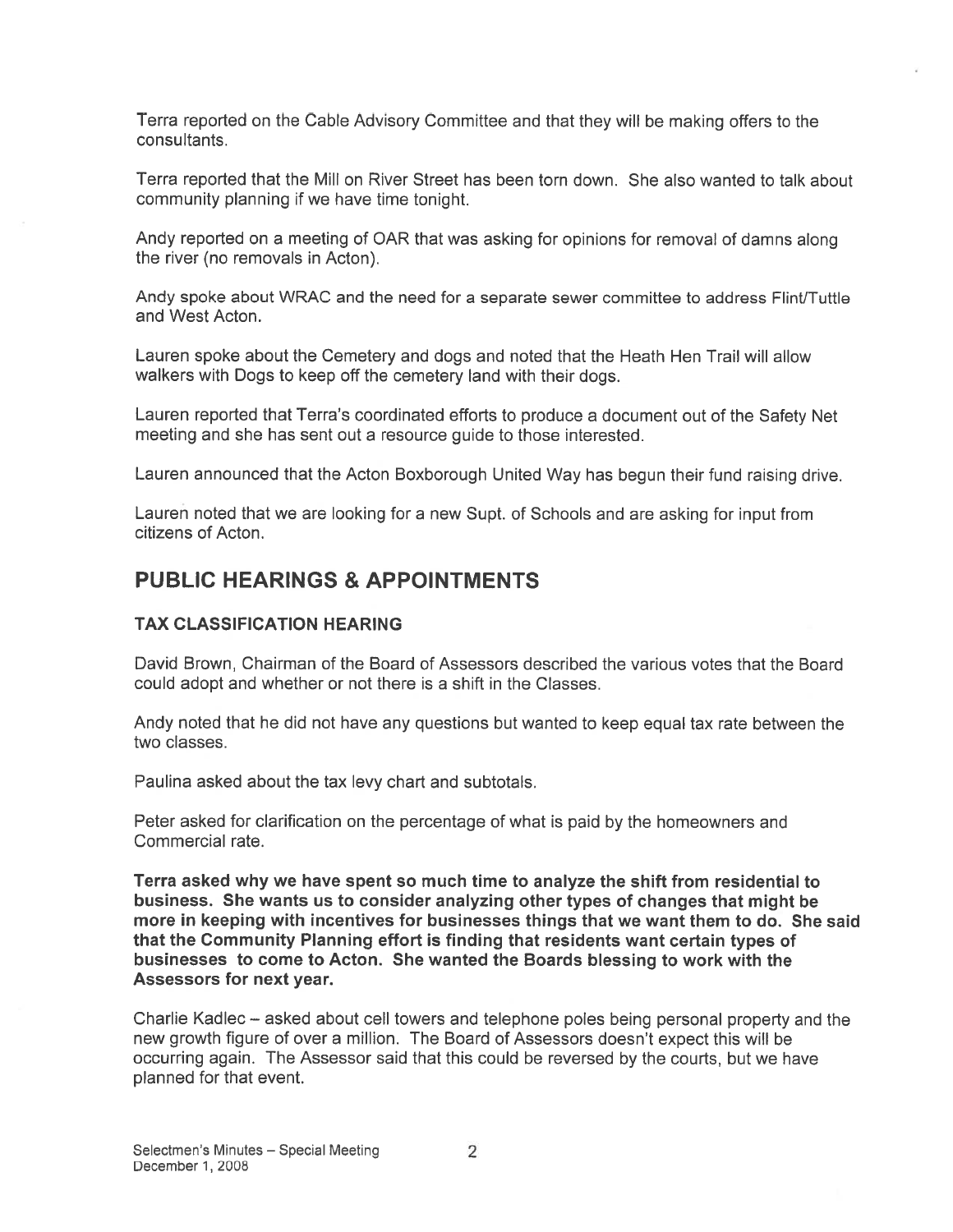David Didrikson, Resident and business owner in Acton spoke about the shift and noted <sup>a</sup> change would result in no money coming to the Town.

Dore' Hunter spoke about pas<sup>t</sup> hearings and noted there should not be <sup>a</sup> shift.

PETER BERRY -Moved to have an equal tax rate between commercial and residential TERRA FRIEDRICHS — second. UNANIMOUS VOTE

PAULINA KNIBBE Moved not to adopt an Open Space Discount — PETER BERRY, second. UNANIMOUS VOTE

PAULINA KNIBBE — Moved not to adopt Residential Exemption — PETER BERRY — second. 4- 1 motion passes. Terra abstaining

PAULINA KNIBBE Moved to not adopt <sup>a</sup> Small Commercial Exemption— PETER BERRY second 4-1 Motion Passes — Terra Abstained

PAULINE KNIBBE — Moved to Adopt <sup>a</sup> Residential Factor of 1% which will result in <sup>a</sup> rate \$16.53 ANDREW MAGEE — second. UNANIMOUS VOTE

### 88 CHAMPS LLC, SITE PLAN #1012108-416, 525 MAIN STREET

Chairperson Rosenzweig opened the Site Plan Hearing, and continued to December 15, 2008 at 8:40 P.M. The proponen<sup>t</sup> has signed the extension agreemen<sup>t</sup> approving of the rescheduling to December 15, 2008. ANDREW MAGEE — Moved to continue the Heating to December 15, 2008. PETER BERRY — second, UNANIMOUS VOTE

## SELECTMEN'S BUSINESS

### EXCHANGE HALL DISCUSSION

Lauren spoke about <sup>a</sup> possible sale or lease of the Exchange Hall. The group that is forming is concerned that it may never have public access again if it changes hands. The community wants it brought back to be functional. The Citizen's Group is thinking about the possibility of forming <sup>a</sup> non-profit to raise funds to purchase and continue to renovate the building.

Lauren wanted to know how much the Town could help them.

Terra said she felt it is <sup>a</sup> worthy cause but should be supported primarily privately of be <sup>a</sup> foundation.

Peter thinks is it an opportunity we need to follow up and research the issues. Sewers have made <sup>a</sup> big difference to this property and others in South Acton. Peter noted that simply appearing on the Historic Register does not stop demolition.

Paulina felt it should be privately funded.

Andy agrees with much of those things discussed. He noted the misunderstanding of the vote by CPC and assured that until the building is renovated it will not receive any Town funds from CPA.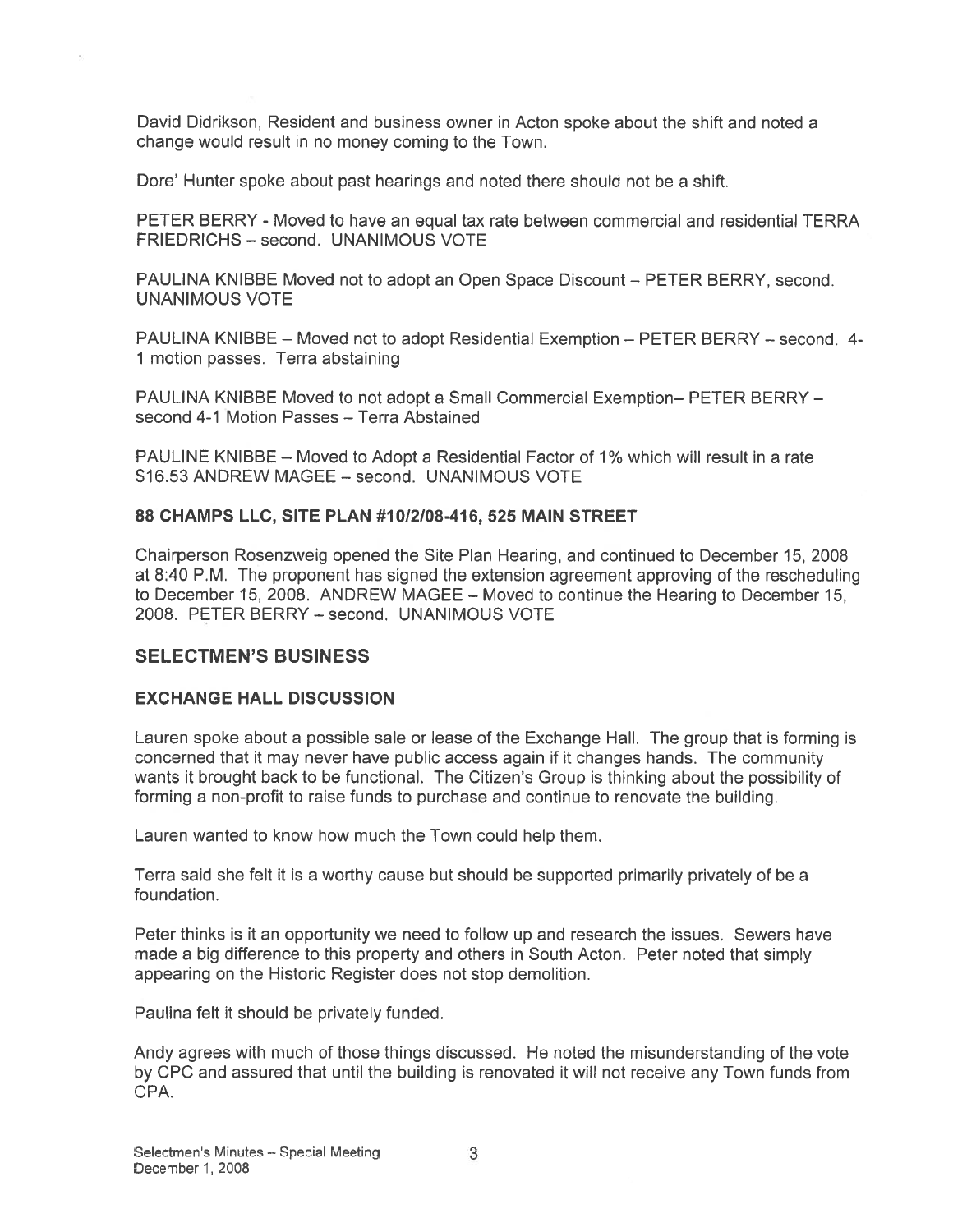Walter Foster spoke about the research to explore what may be feasible. They will be looking toward filing a 5013C to then do an assessment and look at the financial implications.

Dore' Hunter spoke about the sewer system history in South Acton over the past 20 years which brought relief to the Exchange Hall as well as others in South Acton.

Steve Noon spoke about the financial analysis that Berger brought to CPC.

Terra wanted <sup>a</sup> letter drafted and offered to draft this letter.

#### 2009 LICENSE RENEWALS

Full Liquor as <sup>a</sup> Common Victualler- PAULINA KNIBBE — Moved to accept. ANDREW MAGEE — second. 4-1 Motion Passes, Lauren Rosenzweig recused as she is <sup>a</sup> member the Country Club

Common Victualler Wine/Malt -PAULINA KNIBBE — Moved to accept. ANDREW MAGEE second. UNANIMOUS VOTE

Retail Goods Full Package Store - PAULINA KNIBBE — Moved to accept. ANDREW MAGEE second. UNANIMOUS VOTE

Retail Good Package Store Wine and Malt Beverages - PAULINA KNIBBE — Moved to accept. ANDREW MAGEE — second. UNANIMOUS VOTE

Carry in liquor license - PAULINA KNIBBE – Moved to accept. ANDREW MAGEE – second. UNANIMOUS VOTE

Entertainment Licenses- PAULINA KNIBBE — Moved to accept. ANDREW MAGEE — second. UNANIMOUS VOTE

Bowling Alley - PAULINA KNIBBE — Moved to accept. ANDREW MAGEE — second. UNANIMOUS VOTE

24 hour Permit CVS - PAULINA KNIBBE — Moved to accept. ANDREW MAGEE — second. UNANIMOUS VOTE

Billard Table License - PAULINA KNIBBE — Moved to accept. ANDREW MAGEE — second. UNANIMOUS VOTE

Automatic Amusement - PAULINA KNIBBE — Moved to accept. ANDREW MAGEE — second. UNANIMOUS VOTE

Taxi Cab License - PAULINA KNIBBE — Moved to accept. ANDREW MAGEE — second. UNANIMOUS VOTE

Taxi Cab Driver - PAULINA KNIBBE — Moved to accept. ANDREW MAGEE — second. UNANIMOUS VOTE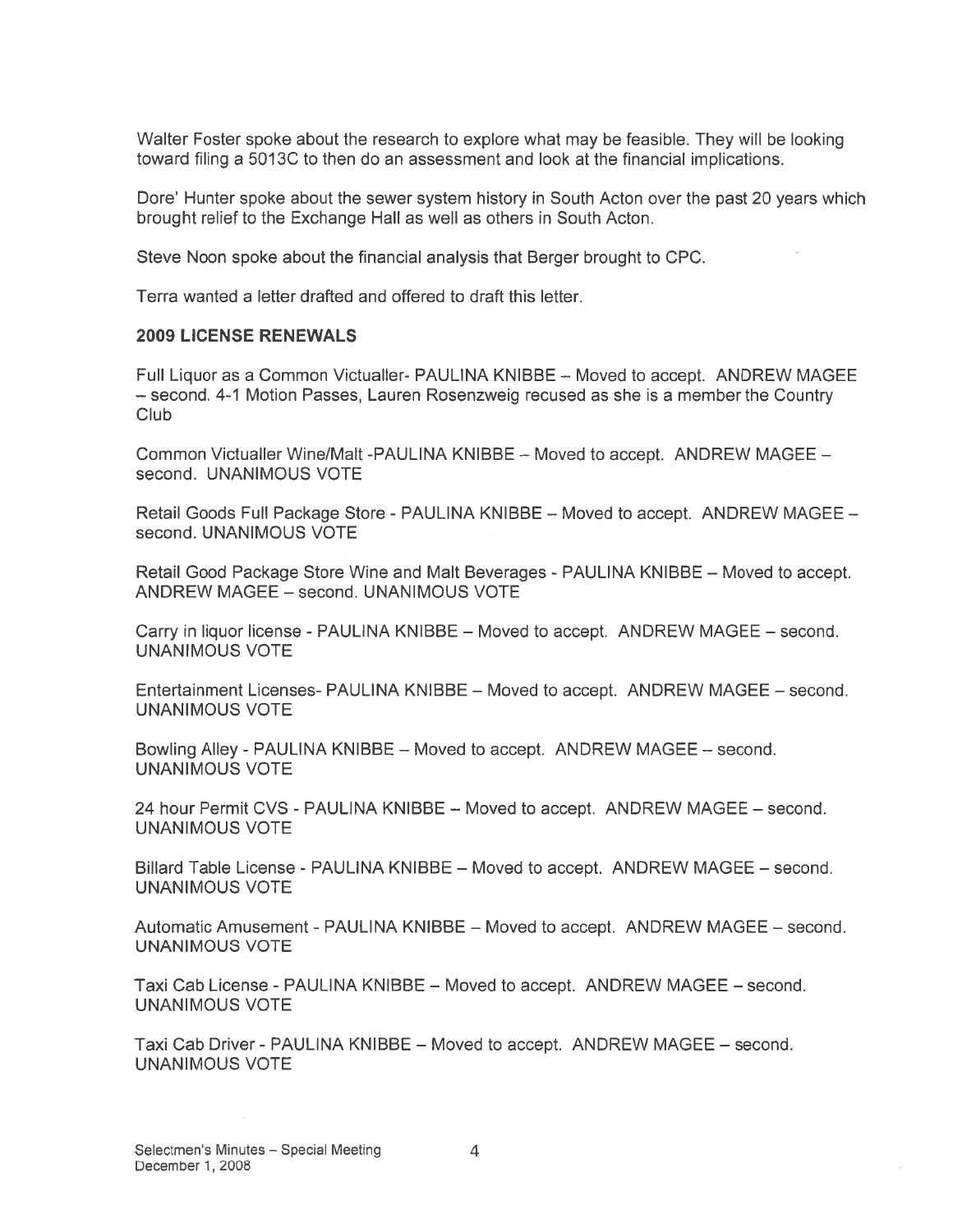To Tell Fortunes for Money - PAULINA KNIBBE — Moved to accept. ANDREW MAGEE second. UNANIMOUS VOTE

Common Victualler Licenses - PAULINA KNIBBE — Moved to accept. ANDREW MAGEE — Second. 4-1 Motion passes. Lauren abstained as she is <sup>a</sup> member of the Country Club

### REVIEW DRAFT LETTER TO MASS HIGHWAY REGARDING ROUTE 2 ROTARY

Lauren spoke about her brief draft to have the board look at and to make any changes or edits. Staff has looked at the different plans and has spoken to Earth Tech.

Terra wanted to work with Concord to tell the State what we want. Lauren felt we needed to let the State know our opinions during their review.

Paulina said some have expressed concern about what is being proposed and felt they should look at the presentation that was given at the last meeting, she is willing to send the draft letter as it is written.

It was decided that <sup>a</sup> redraft will be done by Lauren. Alternative 5 is favorite for traffic, but want to preserve open space. The Wright Holden House should be added as well as the Elm Street merger language.

### REVIEW FINANCE COMMITTEE POINT OF VIEW

Lauren thanked the Fincom for their Point of View document.

Peter commented on the Health Insurance Trust.

Terra said it was <sup>a</sup> good piece of work by Bill Mullin and agreed with Peter. She stressed the importance of preserving out reserves in this uncertain time.

Andy spoke about the comments regarding employee parity issue. He did not feel this year was right time for bonuses but we should not forget to complete the Parity process.

Paulina noted that the municipal side will be hit first by the cuts from the State and Lottery proceeds.

Steve Noon thanked them for their feedback. They will take <sup>a</sup> position on reserves. They would like to see the governor's budget. They are pursing some of the ideas such as the Re-Engineering study that is now 10 years old.

### QUAIL RIDGE TRAIL EASEMENT

Lauren recused her self as she is <sup>a</sup> member of the Country Club.

TERRA FRIEDRICHS — Moved to approve the Trail Easement as stated in the prepared Motion. ANDREW MAGEE — second. 4-1 Lauren Abstaining. Motion Passes (language of the vote attached to the minutes).

#### OTHER BUSINESS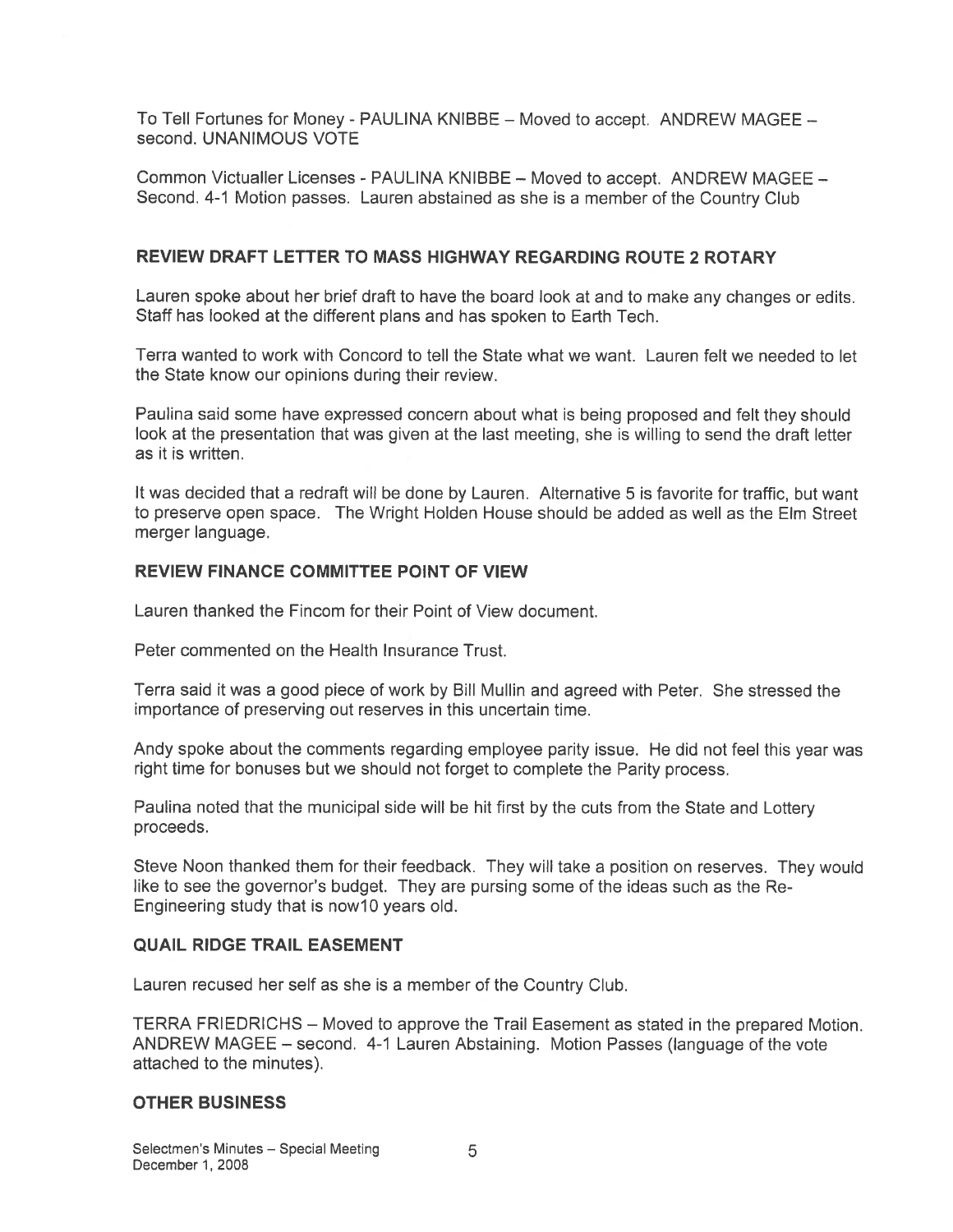Lauren updated the Board on the Suburban Mobility Grant letter of intent. This is <sup>a</sup> federally funded program to ge<sup>t</sup> people out of their cars out in the suburbs and to use the Train. This will help mitigate pollution. Terra had several changes which Lauren will incorporate into the letter before sending it out.

Terra spoke about her memo regarding issues to give interim guidance. She believes that we have <sup>a</sup> lot of guidance from the town that came out of the Community Visioning effort and that we should use this to redirect staff effort to be more in keeping with what the town wants. Lauren gave an overview of what the goals for staff are and it is monitored by the Town Manager.

### **CONSENT**

Quail Ridge Settlement Agreement #15 — Lauren recused herself from voting as she is <sup>a</sup> member of Quail Ridge

PAULINA KNIBBE - Moved to accep<sup>t</sup> Consent with #15 Held. ANDREW MAGEE — second.

PAULINA KNIBBE — Moved to accep<sup>t</sup> #15, PETER BERRY — second. UNANIMOUS VOTE

EXECUTIVE SESSION None Required

Christine Joyce, Recording Secty Andrew D. Magee, Clerk Christine Joyce,  $\bigcap_{n=1}^{\infty}$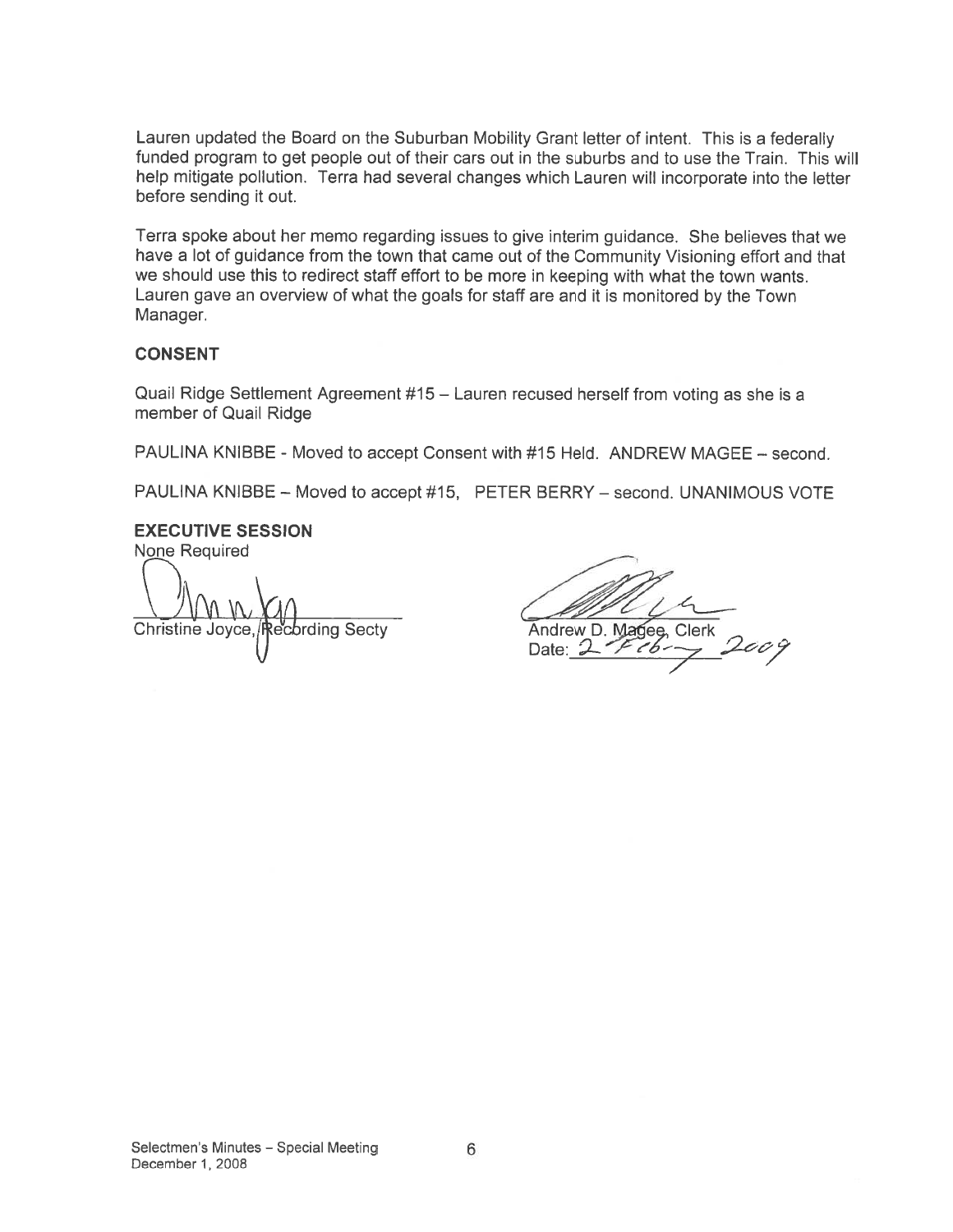### RECORD OF VOTE OF THE ACTON BOARD OF SELECTMEN DECEMBER 29, 2008

At <sup>a</sup> duly called public meeting of the Acton Board of Selectmen on December 29, 2008, the Board voted \_\_\_\_\_\_\_\_\_\_\_\_\_\_\_ as follows with respec<sup>t</sup> to approximately <sup>15</sup> acres of real property located on the east side of School Street, approximately 700 feet southerly of the intersection of Route 2 and School Street in Acton. which real property is the southern portion of Lot 6 on Assessor's Map H-4 (the "Property"):

- a. To approve and execute the license agreemen<sup>t</sup> between the Town of Acton and the Commonwealth of Massachusetts, acting by and through its Division of Capital Asset Management and Maintenance on behalf of its Department of Corrections (the "Commonwealth"), that was delivered to the Board on December 29, 2008.
- b. To authorize the Town Manager of the Town of Acton to take all actions and to execute all documents on behalf of the Town that are reasonably necessary, in the judgment of the Town Manager, to complete the execution and delivery of the license agreemen<sup>t</sup> between the Town and the Commonwealth.

TOWN OF ACTON By its Board of Selectmen

Kayen Lauren S. Rosenzweig, Chéir

Kaul: Kl

Paulina Knibbe, Vice-Chair

 $\sqrt{2}$ 

Andrew D. Magee, Clerk

Peter Berry, Member

Terra Friedrichs, Member

DATED: December 29, 2008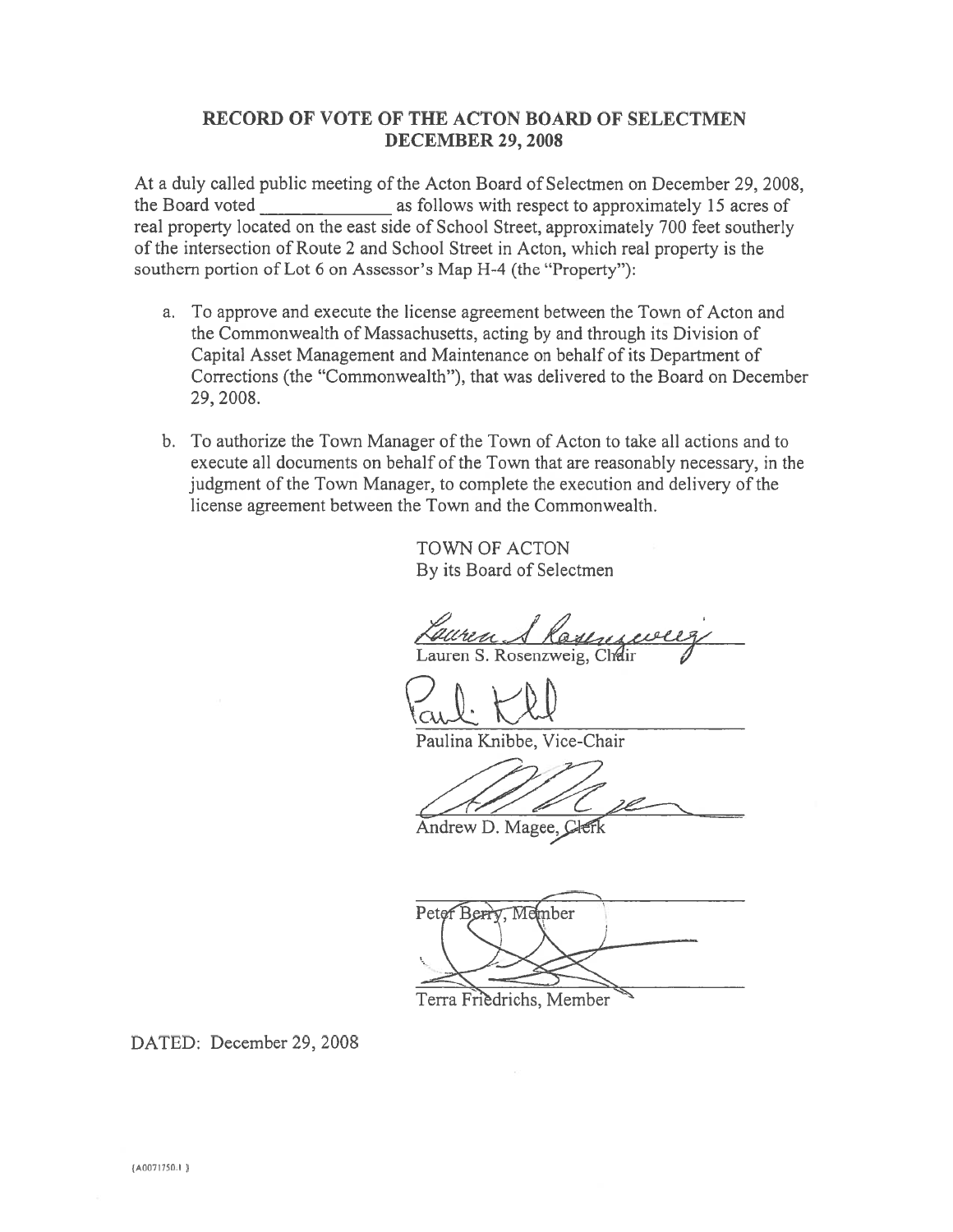# BOARD OF SELECTMEN & SEWER COMMISSIONERS' **MEETING AGENDA**

# Francis Faulkner Hearing Room December 1, 2008 7:00 PM

## I. CITIZENS' CONCERNS

 $\bar{w} = \bar{w} = -\bar{w}$ 

## II. PUBLIC HEARINGS AND APPOINTMENTS

## 1. 7:05 CHAIRMAN'S UPDATE

The Chair will briefly update the Board on topics of interest

## 2. 7:10 OPERATIONAL MINUTE The Town Manager will provide <sup>a</sup> brief repor<sup>t</sup> on topics of interest

## 3. 7:15 SELECTMEN'S REPORTS

Selectmen will repor<sup>t</sup> on meetings and activities they have attended

## 4. 7:30 TAX CLASSIFICATION HEARING ISSUE: Annual Tax Classification Hearing

5. 8:20 88 CHAMPS, LLC, 525 MAIN STREET, SITE PLAN #1012108-416 ISSUE: Site plan was opened and rescheduled to allow the proponent's engineer to address staff comments. (Chairperson Rosenzweig will ask proponents to continue to December  $15<sup>th</sup>$  at 8:40 to allow for staff review)

## III. SELECTMEN'S BUSINESS

- 6. EXCHANGE HALL DISCUSSION No Materials Enclosed
- 7. 2009 LICENSE RENEWALS Enclosed please find materials in the subject regard, for Board consideration.
- 8. REVIEW LETTER TO MASS HIGHWAY REGARDING ROUTE 2 ROTARY Enclosed please find materials in the subject regard, for Board consideration.
- 9. REVIEW FINANCE COMMITTEE POINT OF VIEW Enclosed please find materials in the subject regard, for Board consideration.

## 10. QUAIL RIDGE TRAIL EASEMENT Enclosed please find <sup>a</sup> sample vote drafted by Counsel for Board consideration

## 11. OTHER BUSINESS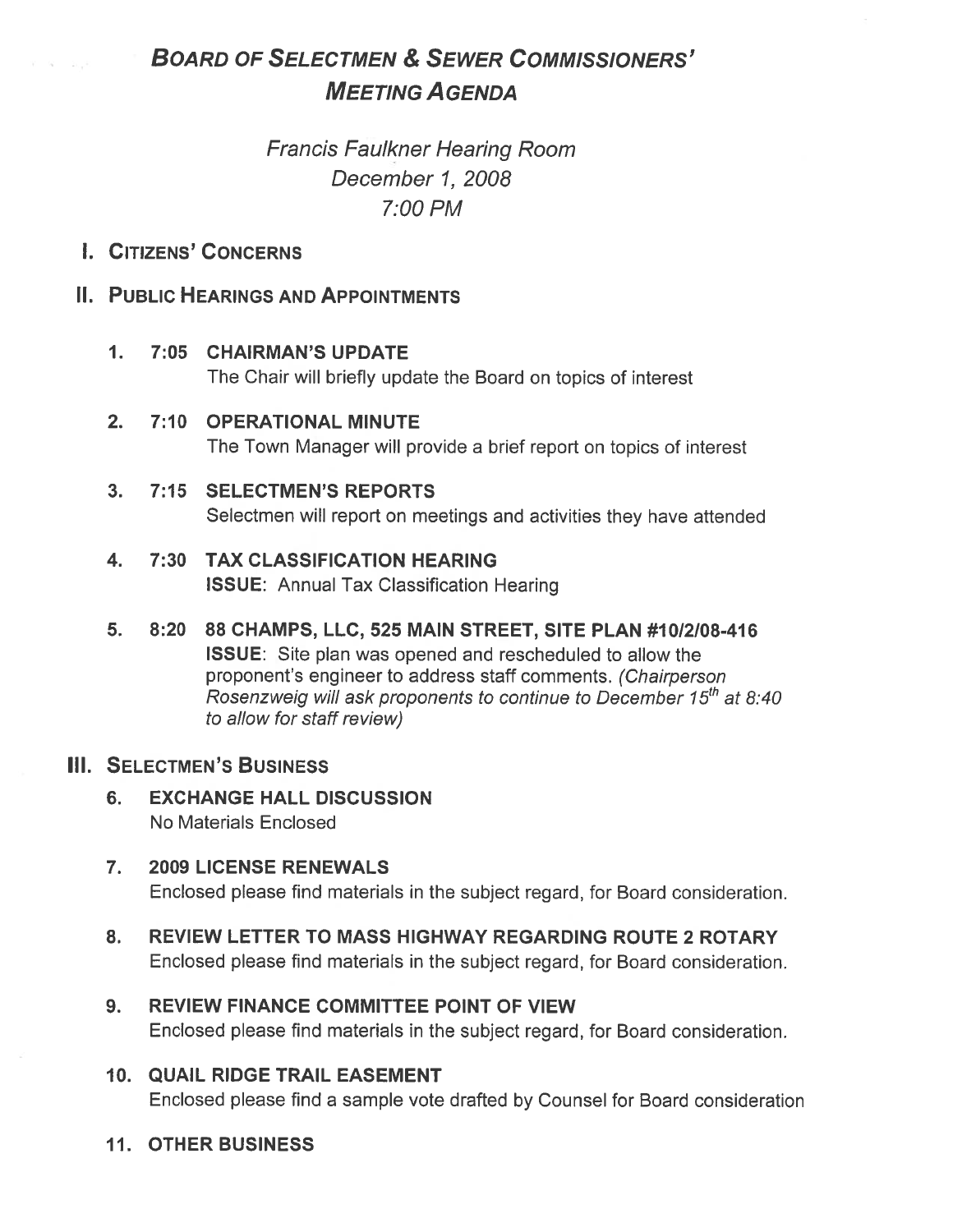## IV. CONSENT AGENDA

## 12. ACCEPT MINUTES, OCTOBER 20, AND NOVEMBER 3, 2008

Enclosed please find revised minutes with changes made per Board members

### 13. ELIZABETH WHITE FUND CONFIDENTIAL HOLIDAY GRANTS Enclosed please find materials in the subject regard, for Board consideration.

## 14. ROBBINS BROOK RETIREMENT, PHASE III SITE PLAN #11/18198-366 EXTENSION REQUEST

Enclosed please find staff comment in the subject regard, for Board consideration

## 15. QUAIL RIDGE SETTLEMENT AGREEMENT

The Manager would like the Board to authorize Town Counsel to process this Agreement regarding the Water Withdrawal violation issued by the Board of Health

## 16. ACCEPT GIFT, RECREATION DEPARTMENT

Enclosed please find <sup>a</sup> gift of \$50.00 from Onyx Transportation to be used for the 2009 Summer Concert Series, for Board consideration

## 17. ACCEPT GIFT, RECREATION DEPARTMENT

Enclosed please find gifts totaling \$235.00 to be used to directly suppor<sup>t</sup> the Elm Street Playground project

## 18. ACCEPT GIFT, RECREATION DEPARTMENT

Enclosed please find <sup>a</sup> gift of \$100.00 from Especially for Pets, to be used to suppor<sup>t</sup> the 2009 Summer Concert Series

## 19. ACCEPT GIFT, RECREATION DEPARTMENT

Enclosed please find <sup>a</sup> gift of \$100.00 from Litchfield Plastering, to be used to suppor<sup>t</sup> the 2009 Summer Concert Series

## 20. ACCEPT GIFT, RECREATION DEPARTMENT

Enclosed please find <sup>a</sup> gift of \$4,000.00 from Roche Brothers to be used to suppor<sup>t</sup> the 2009 Summer Concert Series

## 21. ACCEPT GIFT, RECREATION DEPARTMENT

Enclosed please find <sup>a</sup> gift of \$75.00 from Ruth Lull to be used to suppor<sup>t</sup> the 2009 Summer Concert Series

## 22. ACCEPT GIFT, RECREATION DEPARTMENT

Enclosed please find <sup>a</sup> gift of \$100.00 from Longfellow's Wayside Inn, to be used to suppor<sup>t</sup> the 2009 Summer Concert Series